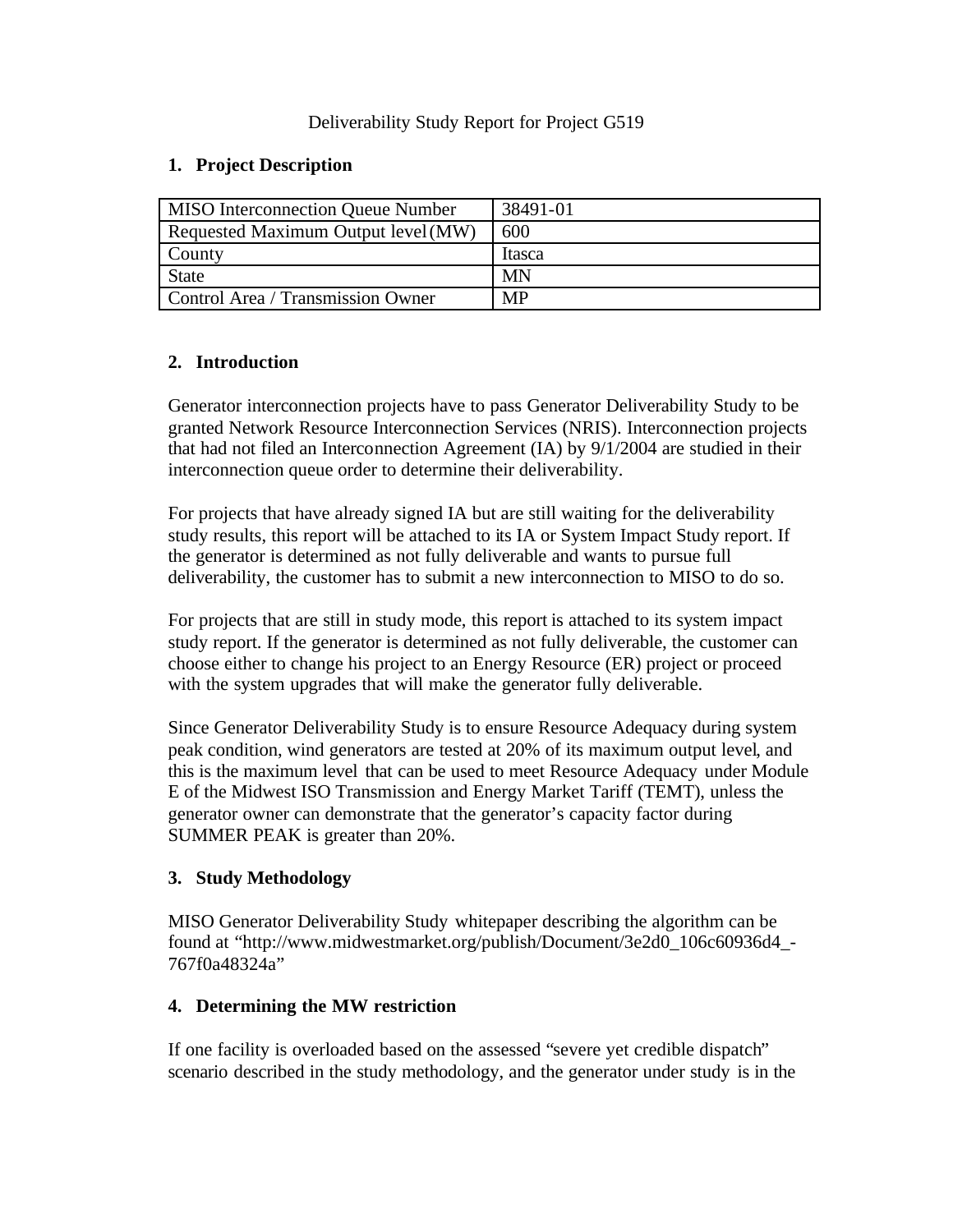"Top 30 DF List" (see white paper for detail), part or all of its output is not deliverable. The restricted MW is calculated as following:

 $(MW$  restricted) = (worst loading  $-MW$  rating) / (generator sensitivity factor)

If the result is larger than the maximum output of the generator, 100% of this generator's output is not deliverable.

The generator is also responsible for any NEW base case (pre-shift) overload or NEW "severe yet credible dispatch overload" where the generator is not in the "Top 30 DF List", if the generator's DF is greater than 5%. Please see white paper for detail. The formula above also applies to these situations.

#### **5. Study Result**

 $\boxtimes$  This generator is determined to be fully deliverable (600 MW). No constraints found.

Deliverability of G519 is contingent upon the following planned transmission project to go in service:

Baxter – Southdale 115 kV project

 $\Box$  This generator is not fully deliverable due to the following constraint(s):

### **6. Conclusion**

ß

 $\boxtimes$  600 MW from this generator is deliverable based on MISO Generator Deliverability Study result.

The full deliverability of G519 is contingent upon the in-service of the Baxter – Southdale 115 kV project

 $\Box$  This generator is not fully deliverable without system upgrade. The following upgrades are necessary to make it fully deliverable (600 MW):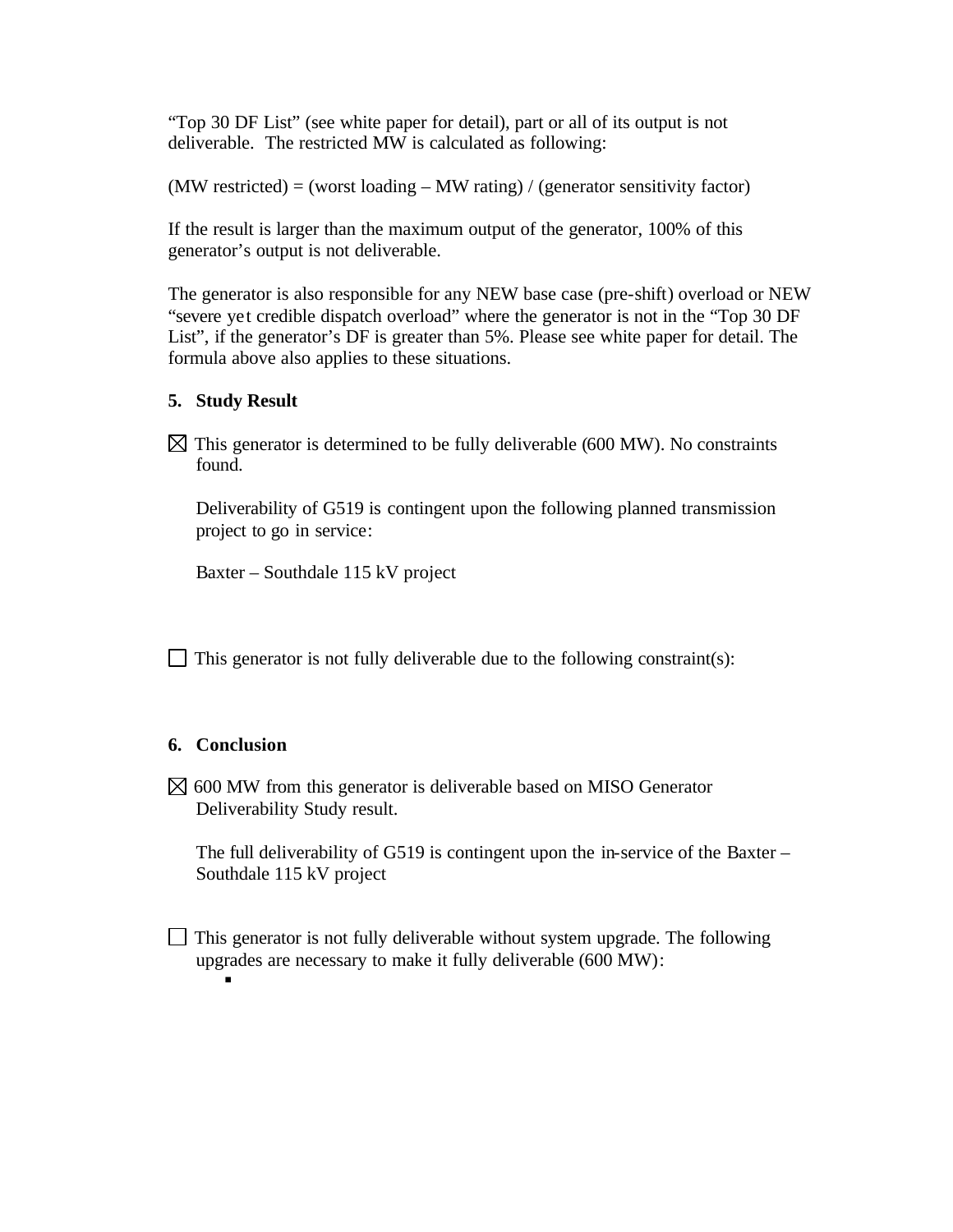### **7. Appendix B: How to read the generator deliverability study result.**

A typical deliverability result looks like the following table (Flow and output are all in MW):

|                 |                    |     |       | 4                  |                      | 6            |       |          |       | -9             | 10          | 12<br>-11                    |        | 14<br>13 |  |
|-----------------|--------------------|-----|-------|--------------------|----------------------|--------------|-------|----------|-------|----------------|-------------|------------------------------|--------|----------|--|
|                 |                    | IA. |       |                    |                      |              |       |          |       |                | F.          | F                            |        | G        |  |
|                 |                    |     |       |                    |                      |              |       | preShift |       | <b>Add</b>     | . flow from | <b>Klow</b><br>ER            |        | Worst    |  |
|                 | Branch             |     |       | Contingency        |                      | МW<br>rating |       | Loading  |       | Top $\30$ List |             | adjustment                   |        | ldading  |  |
| 2               | 18403 5SHAW G9 161 |     | 18038 | 18401 8SHAWNEE 500 |                      |              |       |          |       |                |             |                              |        |          |  |
|                 | 161 1<br>5C-37A    |     |       |                    | 18406 8MARSHAL 500 1 |              | 342.6 |          | 347.8 |                | 1.72        |                              |        | 349.52   |  |
|                 |                    |     |       |                    |                      |              |       |          |       |                |             | $(\text{add.})\ \text{f1bw}$ |        |          |  |
|                 | Gen #              |     |       | Gen                |                      | Pgen         |       | Pmax     |       | Sensitivity    |             | contribution                 |        | NR/ER    |  |
| $4\overline{ }$ |                    |     | 32936 | OLBEN G122.0       |                      |              | 580.1 |          | 585   |                | 6.0%        |                              | $0$ 29 | NR       |  |
| $5^{\circ}$     |                    |     | 31890 | VIAD 1             | 34.5                 |              |       |          | 25    |                | 5.7%        |                              | 1.42   | NR       |  |

- 1. The name of the branch that is limiting.
- 2. The bus number in the "deliverability case".
- 3. The name of the contingency.
- 4. Bus name.
- 5. Branch MW rating, estimated by MUST. Although the first screening was done using DC algorithm by MUST, all violations were then checked using full AC powerflow and using branch MVA rating.
- 6. Generator initial output in "deliverability case".
- 7. The branch loading before generator output adjustment.
- 8. Maximum MW output capacity from this bus in this deliverability case.
- 9. The generator's sensitivity on the limiting branch. The sink is all MISO generation when MUST calculates this number.
- 10. Total incremental MW flow on branch by adjusting generator output levels: NRs in the "Top 30 DF List" are run up to their Pmax; Offline NRs outside of the "Top 30 DF List" but with 20% line rating impact are run up to their Pmax; ERs with larger than 5% sensitivity (contributing flow only) are turned down to 0MW. Please refer to the MISO generator deliverability procedure for detail. (In the example shown,  $E2 = SUM(F4:F5)$ )
- 11. Total branch flow from impact of ER units. This number is already included in calculating the number in 10. Please refer to the MISO generator deliverability procedure for detail.